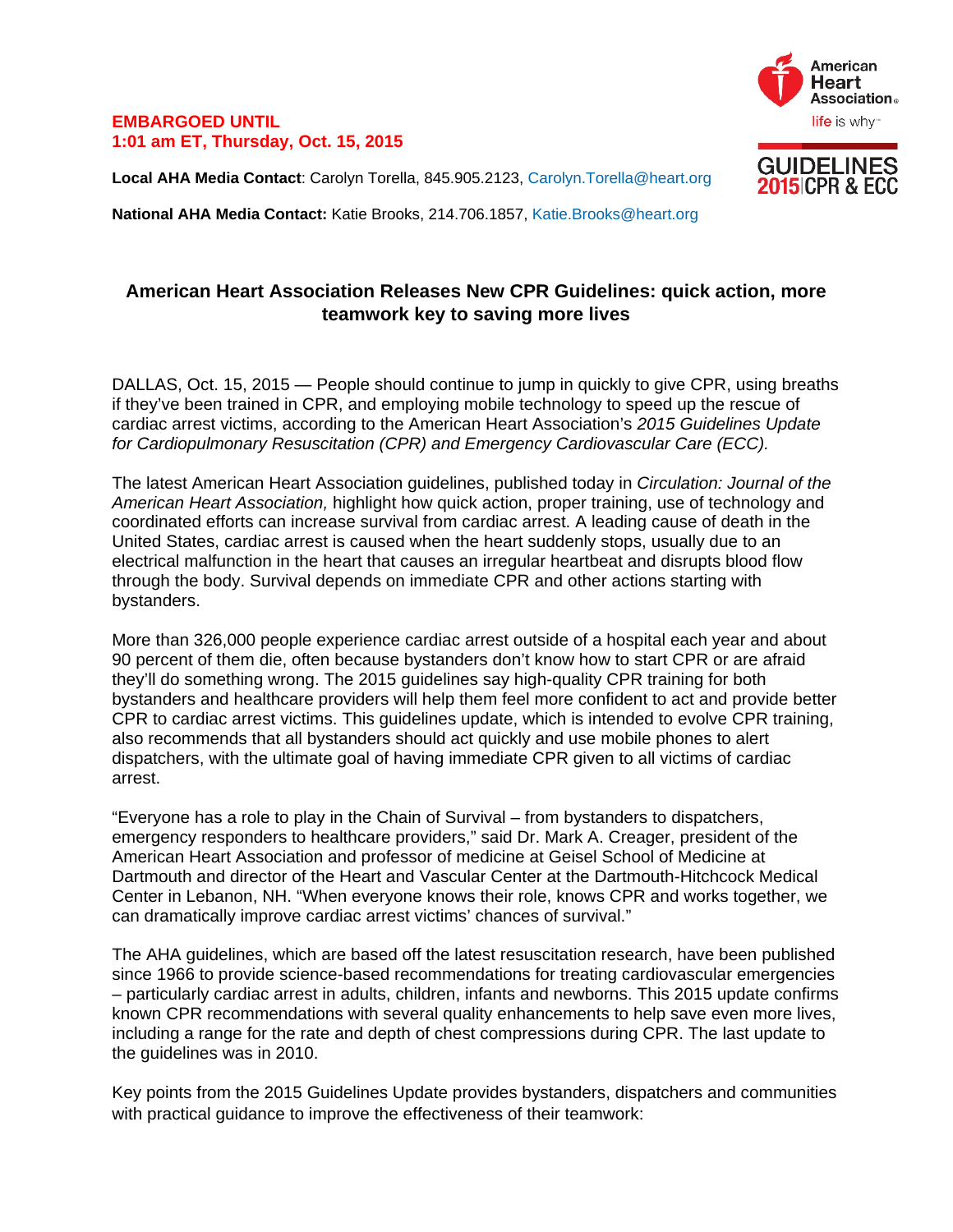- Untrained bystanders should still call 911 and provide Hands-Only CPR, or CPR without breaths, pushing hard and fast in the center of the chest to the rate of 100-120 compressions per minute. However, if the bystander is trained in CPR and can perform breaths, he or she should add breaths in a 30:2 compressions-to-breaths ratio.
- Bystanders should use mobile phones to immediately call 911, placing the phones on speaker, so the dispatcher can help bystanders check for breathing, get the precise location and provide instructions for performing CPR.
- Dispatchers should be trained to help bystanders check for breathing and recognize cardiac arrest. Dispatchers should also be aware that brief generalized seizures may be an early sign of cardiac arrest.
- Mobile dispatch systems that notify potential rescuers of a nearby presumed cardiac arrest can improve the rate of bystander CPR and shorten the time to first chest compressions. Communities may want to consider this service to improve the chain of survival.

## **Improving Healthcare's Systems of Care**

Inside hospitals, CPR training is foundational to the lifesaving care healthcare systems provide, considering about 200,000 cardiac arrests occur in hospitals annually. Yet, research shows resuscitation skills can decline within a few months – far before the two-year current evaluation standard. Frequent training ensures hospitals are continuously evaluating how to deliver patients the highest quality of emergency cardiovascular care.

"The 2015 update calls for integrated systems of care that participate in continuous quality improvement and that provide a common framework for both community and healthcare-based resuscitation systems," said Clifton Callaway, M.D., Ph.D., chair of the AHA's Emergency Cardiovascular Care committee and professor of emergency medicine at the University of Pittsburgh. "We must create a culture of action that benefits the entire community in which it operates, inside and outside the hospital setting."

In addition to strengthened systems of care, the guidelines recommendations for healthcare professionals are:

- Upper limits of recommended heart rate and compression depth have been added, based on new data suggesting that excessive compression rate and depth are less effective. Rescuers should perform chest compressions at a rate of 100 to 120 per minute and to a depth of at least 2 inches, avoiding excessive depths greater than 2.4 inches.
- Targeted temperature management helps prevent brain degradation during post-cardiac arrest care. New evidence shows a wider range of temperatures are acceptable. Providers should select a temperature between 32-36 degrees Celsius and maintain it for at least 24 hours.